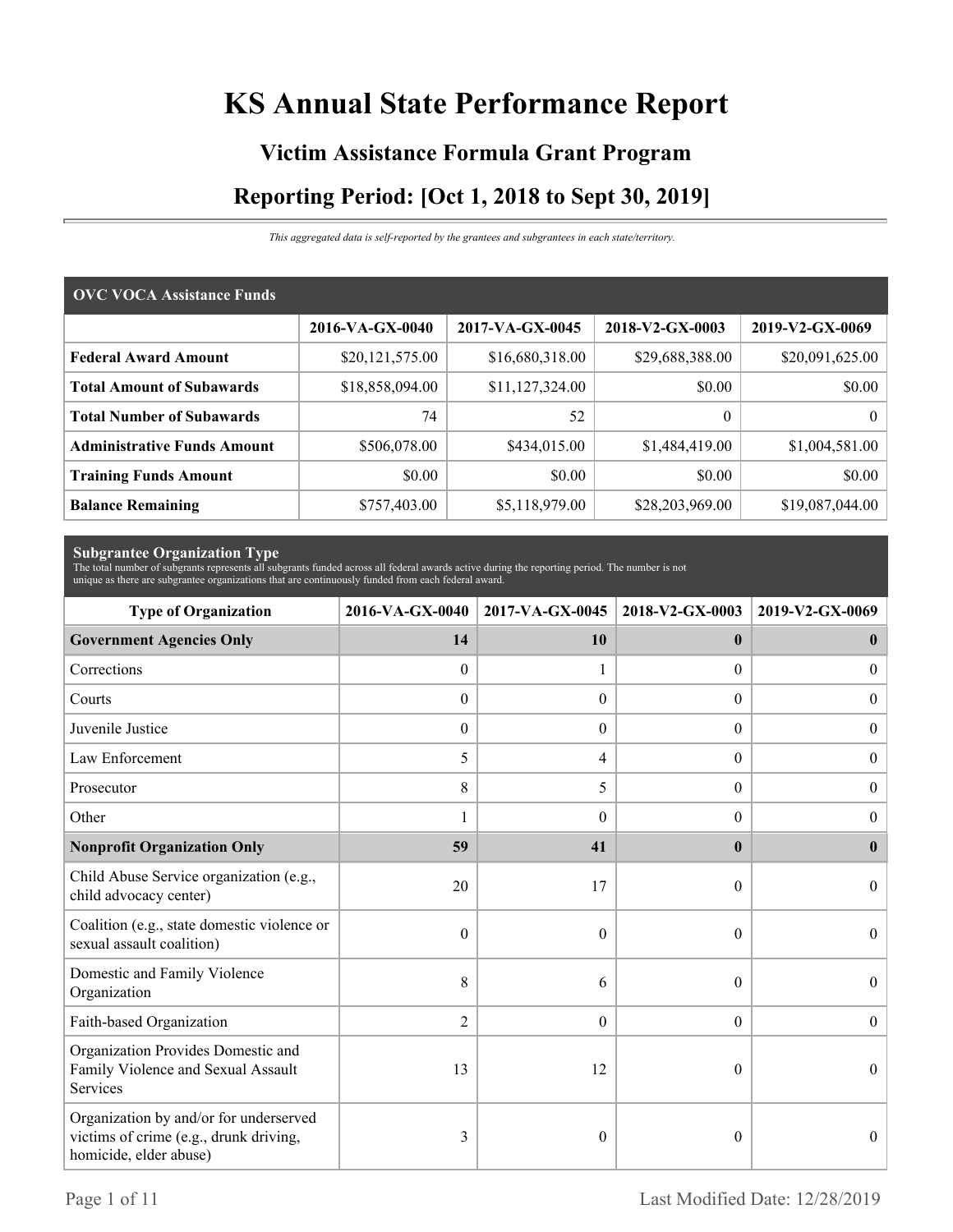| Sexual Assault Services organization<br>(e.g., rape crisis center)                                        | 5                |                  | $\theta$         | $\overline{0}$   |
|-----------------------------------------------------------------------------------------------------------|------------------|------------------|------------------|------------------|
| Multiservice agency                                                                                       | 8                | 5                | $\boldsymbol{0}$ | $\boldsymbol{0}$ |
| Other                                                                                                     | $\boldsymbol{0}$ | $\boldsymbol{0}$ | $\boldsymbol{0}$ | $\boldsymbol{0}$ |
| <b>Federally Recognized Tribal</b><br>Governments, Agencies, and<br><b>Organizations Only</b>             | $\boldsymbol{0}$ | $\boldsymbol{0}$ | $\bf{0}$         | $\mathbf{0}$     |
| Child Abuse Service organization (e.g.,<br>child advocacy center)                                         | $\boldsymbol{0}$ | $\theta$         | $\theta$         | $\overline{0}$   |
| Court                                                                                                     | $\boldsymbol{0}$ | $\theta$         | $\overline{0}$   | $\overline{0}$   |
| Domestic and Family Violence<br>organization                                                              | $\boldsymbol{0}$ | $\theta$         | $\theta$         | $\overline{0}$   |
| Faith-based organization                                                                                  | $\boldsymbol{0}$ | $\boldsymbol{0}$ | $\boldsymbol{0}$ | $\boldsymbol{0}$ |
| Juvenile justice                                                                                          | $\boldsymbol{0}$ | $\overline{0}$   | $\boldsymbol{0}$ | $\boldsymbol{0}$ |
| Law Enforcement                                                                                           | $\boldsymbol{0}$ | $\theta$         | $\theta$         | $\mathbf{0}$     |
| Organization provides domestic and<br>family violence and sexual assault<br>services                      | $\boldsymbol{0}$ | $\mathbf{0}$     | $\theta$         | $\overline{0}$   |
| Prosecutor                                                                                                | $\boldsymbol{0}$ | $\theta$         | $\overline{0}$   | $\boldsymbol{0}$ |
| Sexual Assault Services organization<br>(e.g., rape crisis center)                                        | $\boldsymbol{0}$ | $\theta$         | $\theta$         | $\overline{0}$   |
| Other justice-based agency                                                                                | $\boldsymbol{0}$ | $\boldsymbol{0}$ | $\boldsymbol{0}$ | $\boldsymbol{0}$ |
| Other agency that is NOT justice-based<br>(e.g., human services, health, education)                       | $\boldsymbol{0}$ | $\theta$         | $\theta$         | $\boldsymbol{0}$ |
| Organization by and/or for a specific<br>traditionally underserved community                              | $\mathbf{0}$     | $\theta$         | $\theta$         | $\overline{0}$   |
| Organization by and/or for underserved<br>victims of crime (e.g., drunk driving<br>homicide, elder abuse) | $\boldsymbol{0}$ | $\boldsymbol{0}$ | $\Omega$         | $\Omega$         |
| Other                                                                                                     | $\boldsymbol{0}$ | $\boldsymbol{0}$ | $\boldsymbol{0}$ | $\boldsymbol{0}$ |
| <b>Campus Organizations Only</b>                                                                          | $\mathbf{1}$     | 1                | $\bf{0}$         | $\bf{0}$         |
| Campus-based victims services                                                                             | $\mathbf{1}$     | 1                | $\overline{0}$   | $\boldsymbol{0}$ |
| Law enforcement                                                                                           | $\boldsymbol{0}$ | $\mathbf{0}$     | $\overline{0}$   | $\boldsymbol{0}$ |
| Physical or mental health service<br>program                                                              | $\boldsymbol{0}$ | $\boldsymbol{0}$ | $\overline{0}$   | $\boldsymbol{0}$ |
| Other                                                                                                     | $\boldsymbol{0}$ | $\mathbf{0}$     | $\overline{0}$   | $\boldsymbol{0}$ |
| <b>Total Number of Subawards</b>                                                                          | 74               | 52               | $\boldsymbol{0}$ | $\boldsymbol{0}$ |

\*This number is not unique across fiscal years as there are subgrantee organizations that are funded from multiple federal awards.

| <b>Subaward Purpose</b><br>A single SAR can select multiple purposes. Numbers are not unique |                                                                 |  |
|----------------------------------------------------------------------------------------------|-----------------------------------------------------------------|--|
|                                                                                              | 2016-VA-GX-0040 2017-VA-GX-0045 2018-V2-GX-0003 2019-V2-GX-0069 |  |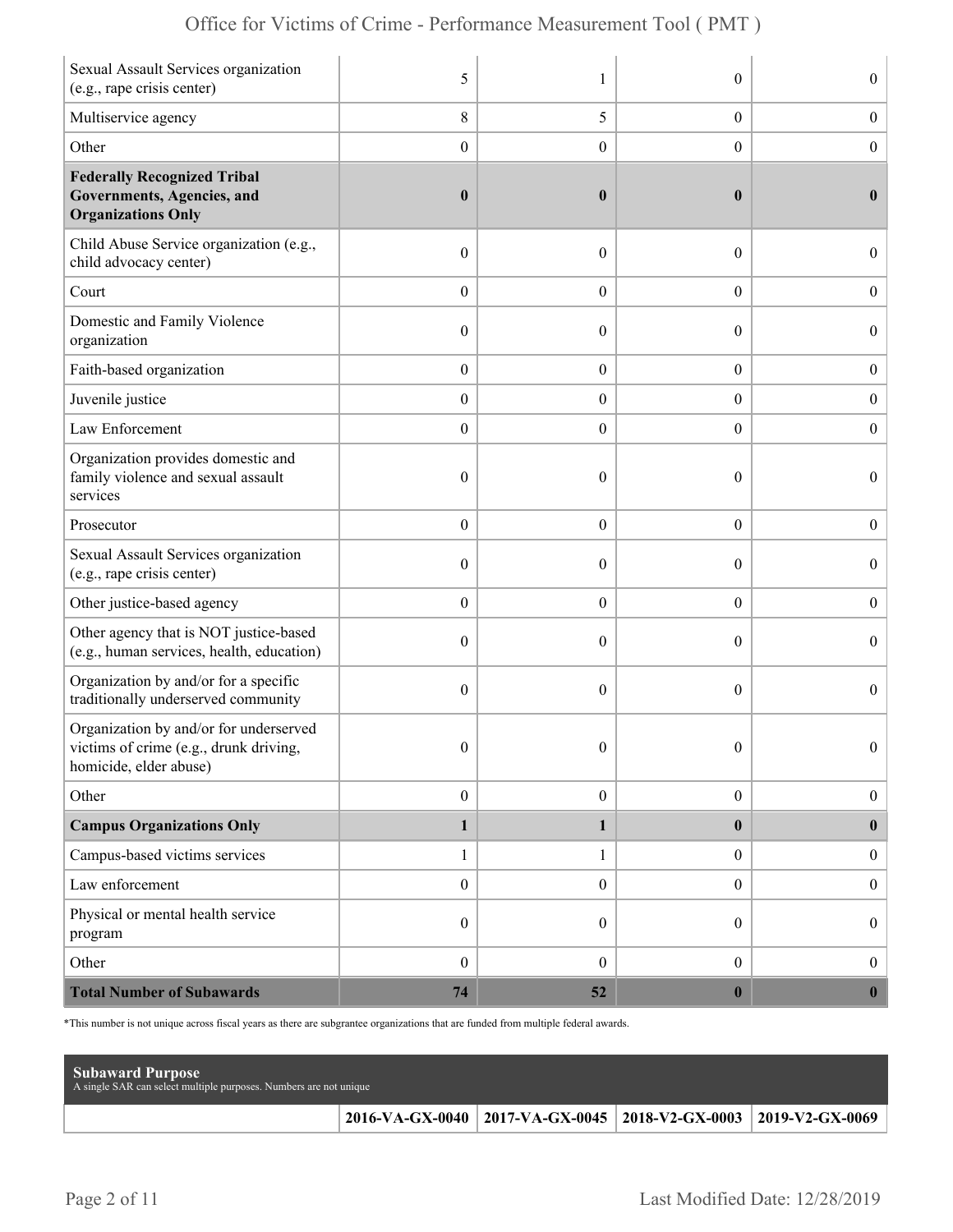| A. Continue a VOCA-funded victim<br>project funded in a previous year                  | 70 | 50 |  |
|----------------------------------------------------------------------------------------|----|----|--|
| B. Expand or enhance an existing project<br>not funded by VOCA in the previous<br>year |    |    |  |
| C. Start up a new victim services project                                              |    |    |  |
| D. Start up a new Native American<br>victim services project                           |    |    |  |
| E. Expand or enhance an existing <b>Native</b><br><b>American</b> project              |    |    |  |

**VOCA and Match Funds** A single SAR can select multiple service types. Numbers are not unique

|                                                              | 2016-VA-GX-0040 | $2017$ -VA-GX-0045   2018-V2-GX-0003 |          | 2019-V2-GX-0069 |
|--------------------------------------------------------------|-----------------|--------------------------------------|----------|-----------------|
| A.INFORMATION & REFERRAL                                     | 73              | 48                                   | $\Omega$ |                 |
| <b>B.PERSONAL</b><br>ADVOCACY/ACCOMPANIMENT                  | 69              | 45                                   | 0        |                 |
| <b>C.EMOTIONAL SUPPORT OR</b><br><b>SAFETY SERVICES</b>      | 66              | 39                                   | 0        |                 |
| <b>D.SHELTER/HOUSING SERVICES</b>                            | 32              | 24                                   | $\Omega$ | $\theta$        |
| E.CRIMINAL/CIVIL JUSTICE<br><b>SYSTEM ASSISTANCE</b>         | 63              | 39                                   | 0        |                 |
| <b>F. ASSISTANCE IN FILING</b><br><b>COMPENSATION CLAIMS</b> | 74              | 49                                   | 0        |                 |

| <b>Priority and Underserved Requirements</b> |                 |                 |                 |                 |  |
|----------------------------------------------|-----------------|-----------------|-----------------|-----------------|--|
| <b>Priority Area</b>                         | 2016-VA-GX-0040 | 2017-VA-GX-0045 | 2018-V2-GX-0003 | 2019-V2-GX-0069 |  |
| <b>Child Abuse</b>                           |                 |                 |                 |                 |  |
| <b>Total Amount</b>                          | \$4,329,211.00  | \$2,760,835.00  | \$0.00          | \$0.00          |  |
| % of Total Federal Award                     | 22.00 %         | 17.00 %         |                 |                 |  |
| <b>Domestic and Family Violence</b>          |                 |                 |                 |                 |  |
| <b>Total Amount</b>                          | \$9,471,910.00  | \$6,681,641.00  | \$0.00          | \$0.00          |  |
| % of Total Federal Award                     | 47.00 %         | 40.00 %         |                 |                 |  |
| <b>Sexual Assault</b>                        |                 |                 |                 |                 |  |
| <b>Total Amount</b>                          | \$2,847,821.00  | \$1,122,043.00  | \$0.00          | \$0.00          |  |
| % of Total Federal Award                     | 14.00 %         | 7.00 %          |                 |                 |  |
| <b>Underserved</b>                           |                 |                 |                 |                 |  |
| <b>Total Amount</b>                          | \$2,209,152.00  | \$562,805.00    | \$0.00          | \$0.00          |  |
| % of Total Federal Award                     | $11.00\%$       | $3.00\%$        |                 |                 |  |

| <b>Budget and Staffing</b>  |                                                                       |  |
|-----------------------------|-----------------------------------------------------------------------|--|
| <b>Staffing Information</b> | 2016-VA-GX-0040   2017-VA-GX-0045   2018-V2-GX-0003   2019-V2-GX-0069 |  |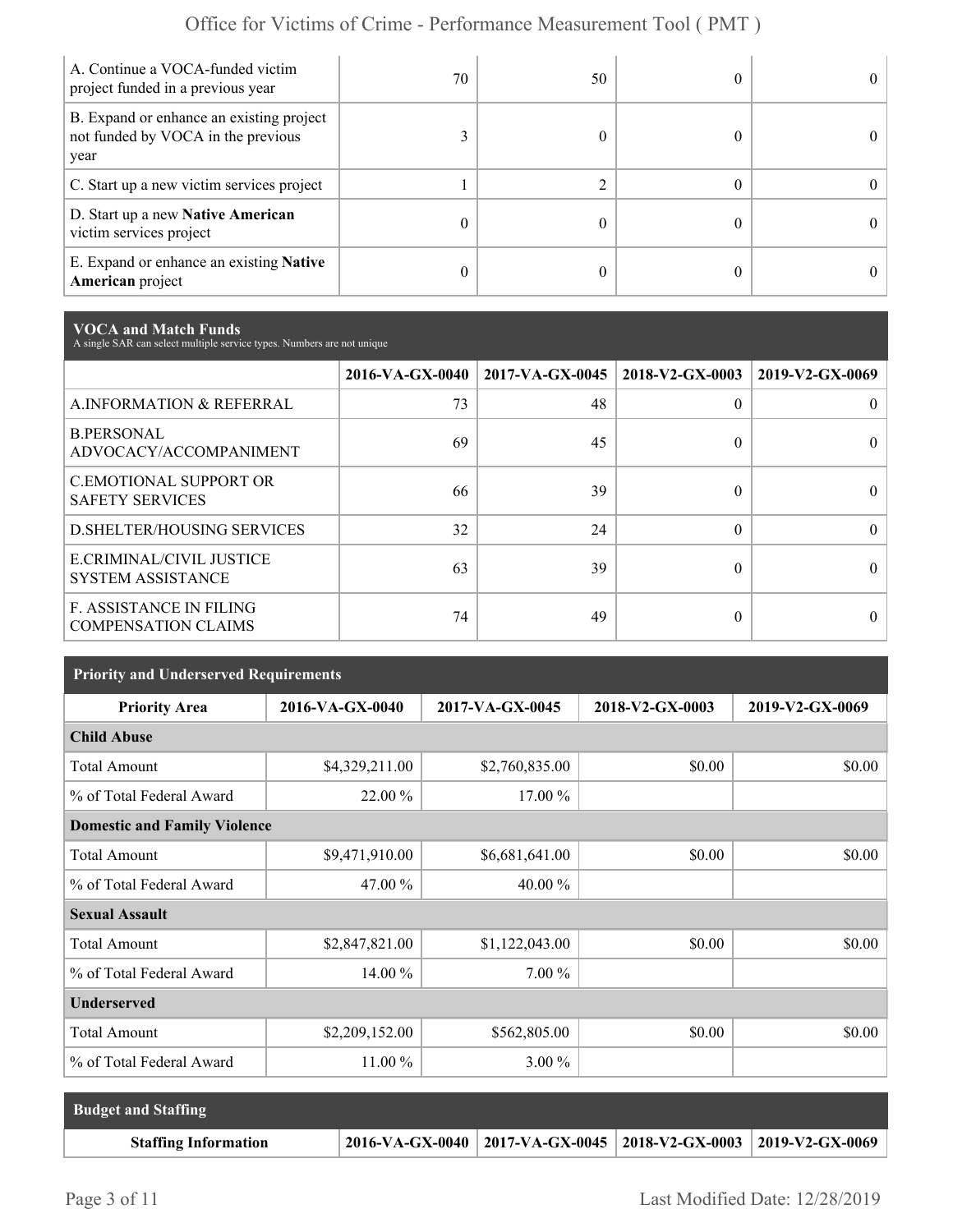| Total number of paid staff for all<br>subgrantee victimization program and/or<br>services                                                            | 1387   | 700    |  |
|------------------------------------------------------------------------------------------------------------------------------------------------------|--------|--------|--|
| Number of staff hours funded through<br>this VOCA award (plus match) for<br>subgrantee's victimization programs<br>and/or services                   | 916586 | 506260 |  |
| Total number of volunteer staff<br>supporting the work of this VOCA award<br>(plus match) for subgrantee's<br>victimization programs and/or services | 1891   | 1031   |  |
| Number of volunteer hours supporting<br>the work of this VOCA award (plus<br>match) for subgrantee's victimization<br>programs and/or services       | 105605 | 74142  |  |

### **AGGREGATED SUBGRANTEE PERFORMANCE MEASURE DATA**

**Victimization Type**

|                                                                                               | Number of                                                                          | <b>Number of Individuals Who Actually Received Services</b><br><b>Based on a Presenting Victimization</b> |                           |                           |                           |                                  |
|-----------------------------------------------------------------------------------------------|------------------------------------------------------------------------------------|-----------------------------------------------------------------------------------------------------------|---------------------------|---------------------------|---------------------------|----------------------------------|
| <b>Victimization Type</b>                                                                     | <b>Subgrantees Indicating</b><br><b>Intent to Serve This</b><br><b>Victim Type</b> | Quarter<br>1 Total                                                                                        | <b>Quarter</b><br>2 Total | <b>Quarter</b><br>3 Total | <b>Quarter</b><br>4 Total | Per<br><b>Ouarter</b><br>Average |
| <b>Adult Physical Assault (includes</b><br><b>Aggravated and Simple Assault)</b>              | 15                                                                                 | 964                                                                                                       | 853                       | 883                       | 865                       | 891                              |
| <b>Adult Sexual Assault</b>                                                                   | 32                                                                                 | 1048                                                                                                      | 966                       | 1094                      | 1076                      | 1046                             |
| Adults Sexually Abused/Assaulted as<br>Children                                               | 11                                                                                 | 177                                                                                                       | 192                       | 158                       | 178                       | 176                              |
| Arson                                                                                         | 8                                                                                  | 19                                                                                                        | 9                         | 15                        | 38                        | 20                               |
| Bullying (Verbal, Cyber or Physical)                                                          | 7                                                                                  | 19                                                                                                        | 25                        | 39                        | 52                        | 33                               |
| <b>Burglary</b>                                                                               | 15                                                                                 | 1429                                                                                                      | 1545                      | 1442                      | 1375                      | 1447                             |
| Child Physical Abuse or Neglect                                                               | $\overline{4}$                                                                     | 1353                                                                                                      | 1486                      | 1806                      | 1793                      | 1609                             |
| Child Pornography                                                                             | $\overline{4}$                                                                     | 6                                                                                                         | 21                        | 29                        | 38                        | 23                               |
| Child Sexual Abuse/Assault                                                                    | $\mathbf{1}$                                                                       | 2177                                                                                                      | 3111                      | 3077                      | 3267                      | 2908                             |
| Domestic and/or Family Violence                                                               | 6                                                                                  | 12351                                                                                                     | 11065                     | 13582                     | 14718                     | 12929                            |
| <b>DUI/DWI</b> Incidents                                                                      | 1                                                                                  | 139                                                                                                       | 64                        | 57                        | 57                        | 79                               |
| <b>Elder Abuse or Neglect</b>                                                                 | 12                                                                                 | 53                                                                                                        | 73                        | 95                        | 79                        | 75                               |
| Hate Crime:<br>Racial/Religious/Gender/ Sexual<br>Orientation/Other (Explanation<br>Required) | $\overline{3}$                                                                     | $\theta$                                                                                                  | $\theta$                  | $\overline{4}$            | $\mathbf{1}$              | 1                                |
| Human Trafficking: Labor                                                                      | 6                                                                                  | $\overline{0}$                                                                                            | 6                         | 11                        | $\mathbf{1}$              | $\overline{4}$                   |
| Human Trafficking: Sex                                                                        | 11                                                                                 | 98                                                                                                        | 120                       | 196                       | 117                       | 132                              |
| Identity Theft/Fraud/Financial Crime                                                          | 14                                                                                 | 772                                                                                                       | 935                       | 852                       | 430                       | 747                              |

Page 4 of 11 Last Modified Date: 12/28/2019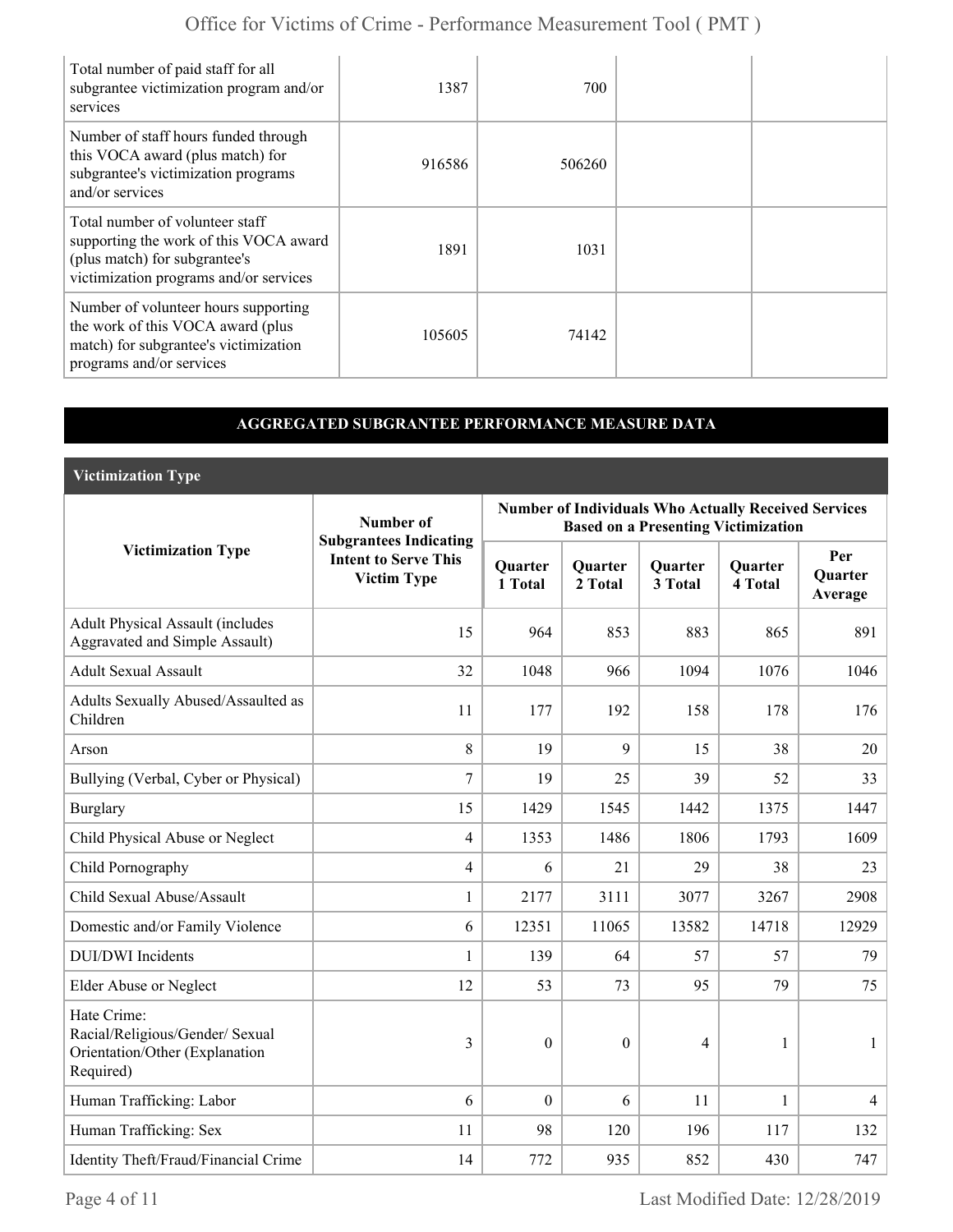| Office for Victims of Crime - Performance Measurement Tool (PMT) |  |
|------------------------------------------------------------------|--|
|------------------------------------------------------------------|--|

| Kidnapping (non-custodial)                           | 8              | 25           | 28       | 33       | 26       | 28       |
|------------------------------------------------------|----------------|--------------|----------|----------|----------|----------|
| Kidnapping (custodial)                               | 7              | 3            | 5        | $\theta$ | $\theta$ | 2        |
| Mass Violence<br>(Domestic/International)            | $\overline{4}$ | 9            | 7        | 14       | 8        | 9        |
| Other Vehicular Victimization (e.g.,<br>Hit and Run) | 10             | 58           | 56       | 66       | 104      | 71       |
| Robbery                                              | 12             | 148          | 146      | 156      | 82       | 133      |
| Stalking/Harassment                                  | 18             | 673          | 642      | 717      | 795      | 706      |
| Survivors of Homicide Victims                        | 12             | 121          | 175      | 159      | 196      | 162      |
| <b>Teen Dating Victimization</b>                     | 6              | 14           | 18       | 16       | 11       | 14       |
| Terrorism (Domestic/International)                   |                | $\mathbf{0}$ | $\theta$ | $\theta$ | $\theta$ | $\theta$ |
| Other                                                | 7              | 625          | 650      | 693      | 491      | 614      |

## **Special Classifications of Individuals**

|                                                           | <b>Number of Individuals Self Reporting a Special Classification</b> |                                  |                    |                                  |                        |
|-----------------------------------------------------------|----------------------------------------------------------------------|----------------------------------|--------------------|----------------------------------|------------------------|
| <b>Special Classifications of Individuals</b>             | <b>Quarter 1</b><br><b>Total</b>                                     | <b>Quarter 2</b><br><b>Total</b> | Quarter 3<br>Total | <b>Quarter 4</b><br><b>Total</b> | Per Quarter<br>Average |
| Deaf/Hard of Hearing                                      | 35                                                                   | 31                               | 35                 | 28                               | 116                    |
| Homeless                                                  | 721                                                                  | 144                              | 154                | 244                              | 1088                   |
| Immigrants/Refugees/Asylum Seekers                        | 207                                                                  | 142                              | 154                | 138                              | 875                    |
| <b>LGBTQ</b>                                              | 187                                                                  | 154                              | 151                | 125                              | 740                    |
| Veterans                                                  | 111                                                                  | 25                               | 80                 | 75                               | 435                    |
| Victims with Disabilities: Cognitive/<br>Physical /Mental | 857                                                                  | 674                              | 756                | 802                              | 2790                   |
| Victims with Limited English Proficiency                  | 1096                                                                 | 898                              | 870                | 742                              | 3521                   |
| Other                                                     | 149                                                                  | 134                              | 180                | 247                              | 482                    |

| General Award Information |  |
|---------------------------|--|
|---------------------------|--|

| <b>Activities Conducted at the Subgrantee Level</b>                                                                          | Number | Percent  |
|------------------------------------------------------------------------------------------------------------------------------|--------|----------|
| Total number of individuals who received services during the Fiscal Year.                                                    | 86188  |          |
| Total number of anonymous contacts who received services during the Fiscal Year                                              | 7396   |          |
| Number of new individuals who received services from your state for the first time during the Fiscal Year.                   | 61060  | 70.85 %  |
| Of the clients who received services, how many presented with more than one type of victimization during<br>the Fiscal Year? | 1726   | $2.00\%$ |
| Number of individuals assisted with a victim compensation application during the Fiscal Year.                                | 2867   |          |

| <b>Demographics</b>                                  |               |          |
|------------------------------------------------------|---------------|----------|
| Demographic Characteristic of New Individuals Served | <b>Number</b> | Percent  |
| <b>Race/Ethinicity</b>                               |               |          |
| American Indian or Alaska Native                     | 584           | $0.96\%$ |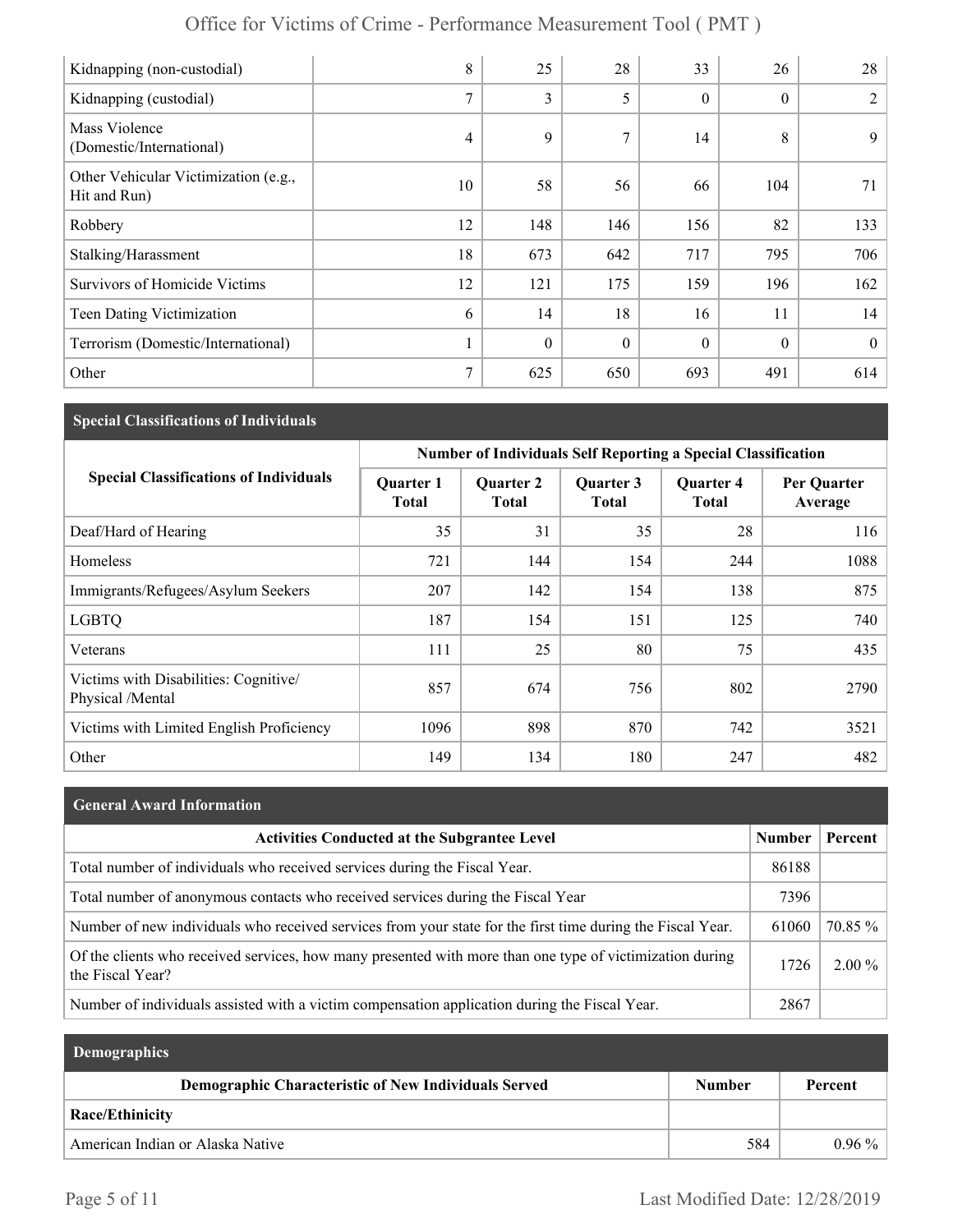| Asian                                     | 509   | $0.83\%$    |
|-------------------------------------------|-------|-------------|
| <b>Black or African American</b>          | 8318  | 13.62 %     |
| Hispanic or Latino                        | 8346  | 13.67%      |
| Native Hawaiian or Other Pacific Islander | 213   | $0.35 \%$   |
| White Non-Latino or Caucasian             | 32919 | 53.91 %     |
| Some Other Race                           | 296   | $0.48 \%$   |
| <b>Multiple Races</b>                     | 1443  | 2.36 %      |
| Not Reported                              | 8427  | $13.80\,\%$ |
| Not Tracked                               | 5     | $0.01 \%$   |
| <b>Race/Ethnicity Total</b>               | 61060 |             |
| <b>Gender Identity</b>                    |       |             |
| Male                                      | 15517 | 25.41 %     |
| Female                                    | 39594 | 64.84 %     |
| Other                                     | 43    | $0.07\%$    |
| Not Reported                              | 5836  | $9.56\%$    |
| Not Tracked                               | 70    | $0.11\%$    |
| <b>Gender Total</b>                       | 61060 |             |
| Age                                       |       |             |
| Age 0-12                                  | 6927  | 11.34 %     |
| Age 13-17                                 | 3781  | 6.19%       |
| Age 18-24                                 | 6773  | 11.09%      |
| Age 25-59                                 | 31802 | 52.08 %     |
| Age 60 and Older                          | 4121  | $6.75\%$    |
| Not Reported                              | 6543  | 10.72%      |
| Not Tracked                               | 1113  | 1.82 %      |
| <b>Age Total</b>                          | 61060 |             |

| <b>Direct Services</b> |                                                                                 |                                                                  |                                                                           |                         |
|------------------------|---------------------------------------------------------------------------------|------------------------------------------------------------------|---------------------------------------------------------------------------|-------------------------|
| <b>Service Area</b>    | # of Subgrantees<br><b>That Provided</b><br><b>Services in This</b><br>Category | # of<br><b>Individuals/Contacts</b><br><b>Receiving Services</b> | <b>Specific Service</b>                                                   | Frequency<br>of Service |
|                        |                                                                                 |                                                                  | Enter the number of times services were<br>provided in each subcategory.  | $\theta$                |
|                        |                                                                                 |                                                                  | A1. Information about the criminal<br>justice process                     | 26376                   |
| A. Information &       | 60                                                                              | 44817                                                            | A2. Information about victim rights, how<br>to obtain notifications, etc. | 32545                   |
| Referral               |                                                                                 |                                                                  | A3. Referral to other victim service<br>programs                          | 14881                   |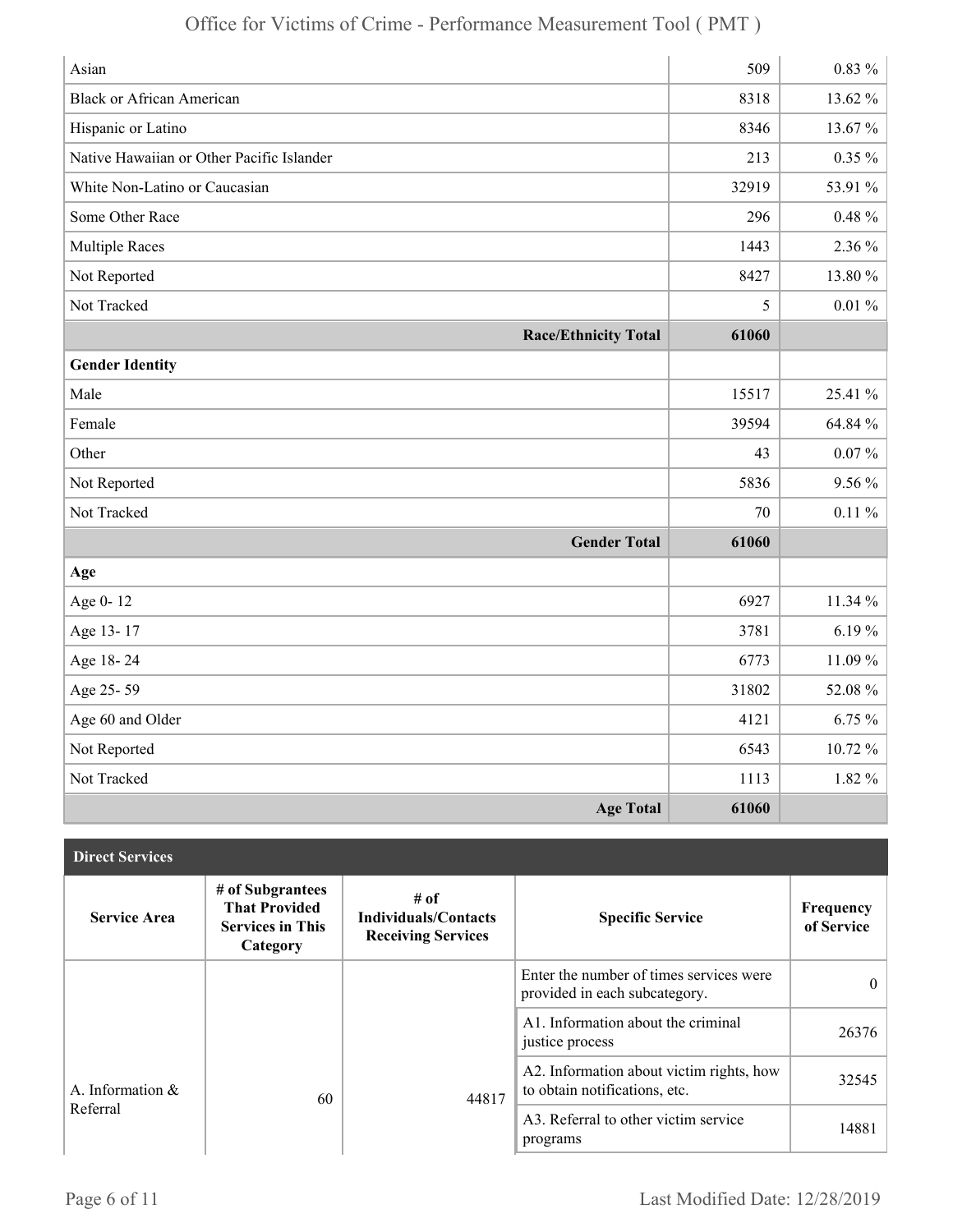|                                                  |    |       | A4. Referral to other services, supports,<br>and resources (includes legal, medical,<br>faith-based organizations, address<br>confidentiality programs, etc.) | 26512            |
|--------------------------------------------------|----|-------|---------------------------------------------------------------------------------------------------------------------------------------------------------------|------------------|
|                                                  |    |       | Enter the number of times services were<br>provided in each subcategory.                                                                                      | $\overline{0}$   |
|                                                  |    |       | B1. Victim advocacy/accompaniment to<br>emergency medical care                                                                                                | 765              |
|                                                  |    |       | B2. Victim advocacy/accompaniment to<br>medical forensic exam                                                                                                 | 870              |
|                                                  |    |       | B3. Law enforcement interview<br>advocacy/accompaniment                                                                                                       | 3839             |
|                                                  |    |       | B4. Individual advocacy (e.g., assistance<br>in applying for public benefits, return of<br>personal property or effects)                                      | 34081            |
| <b>B.</b> Personal<br>Advocacy/<br>Accompaniment | 56 | 21916 | B5. Performance of medical or<br>nonmedical forensic exam or interview<br>or medical evidence collection                                                      | 418              |
|                                                  |    |       | B6. Immigration assistance (e.g., special<br>visas, continued presence application,<br>and other immigration relief)                                          | 458              |
|                                                  |    |       | B7. Intervention with employer, creditor,<br>landlord, or academic institution                                                                                | 3097             |
|                                                  |    |       | B8. Child or dependent care assistance<br>(includes coordination of services)                                                                                 | 1655             |
|                                                  |    |       | B9. Transportation assistance (includes<br>coordination of services)                                                                                          | 14210            |
|                                                  |    |       | B10. Interpreter services                                                                                                                                     | 1442             |
|                                                  |    |       | Enter the number of times services were<br>provided in each subcategory.                                                                                      | $\boldsymbol{0}$ |
|                                                  |    |       | C1. Crisis intervention (in-person,<br>includes safety planning, etc.)                                                                                        | 35481            |
|                                                  |    |       | C2. Hotline/crisis line counseling                                                                                                                            | 33795            |
| C. Emotional<br>Support or Safety                | 52 | 48641 | C3. On-scene crisis response (e.g.,<br>community crisis response)                                                                                             | 944              |
| <b>Services</b>                                  |    |       | C4. Individual counseling                                                                                                                                     | 57266            |
|                                                  |    |       | C5. Support groups (facilitated or peer)                                                                                                                      | 11347            |
|                                                  |    |       | C6. Other Therapy (traditional, cultural,<br>or alternative healing; art, writing, or<br>play therapy, etc.)                                                  | 10598            |
|                                                  |    |       | C7. Emergency financial assistance                                                                                                                            | 6100             |
|                                                  |    |       | Enter the number of times services were<br>provided in each subcategory.                                                                                      | $\overline{0}$   |
| D. Shelter/Housing                               |    |       | D1. Emergency shelter or safe house                                                                                                                           | 84858            |
| Services                                         | 30 | 4425  | D2. Transitional housing                                                                                                                                      | 37               |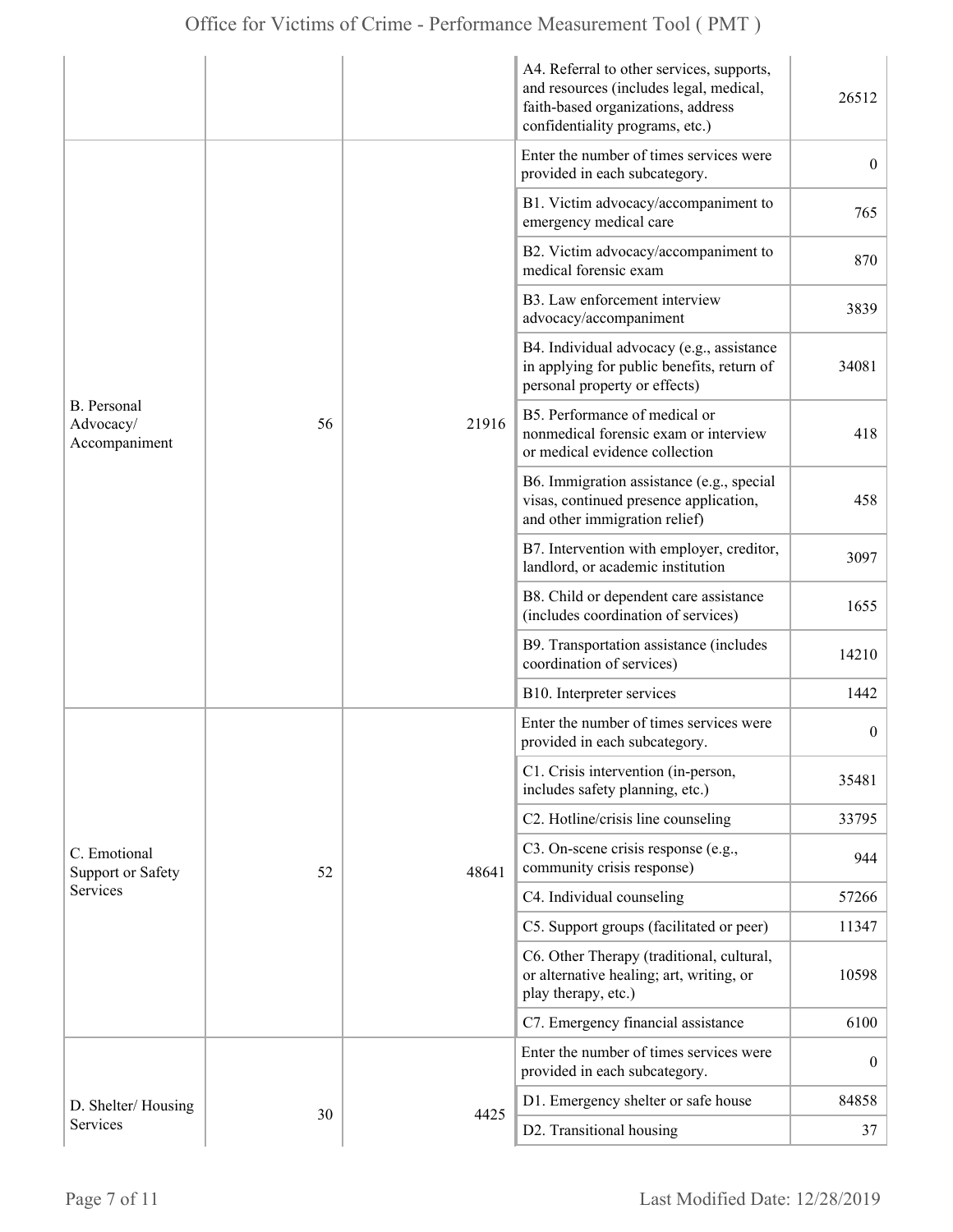|                                                    |    |       | D3. Relocation assistance (includes<br>assistance with obtaining housing)  | 619      |
|----------------------------------------------------|----|-------|----------------------------------------------------------------------------|----------|
|                                                    |    |       | Enter the number of times services were<br>provided in each subcategory.   | $\theta$ |
|                                                    |    |       | E1. Notification of criminal justice<br>events                             | 22295    |
|                                                    |    |       | E2. Victim impact statement assistance                                     | 2821     |
| E. Criminal/ Civil<br>Justice System<br>Assistance |    |       | E3. Assistance with restitution                                            | 1884     |
|                                                    |    | 35380 | E4. Civil legal assistance in obtaining<br>protection or restraining order | 8759     |
|                                                    | 53 |       | E5. Civil legal assistance with family law<br>issues                       | 8449     |
|                                                    |    |       | E6. Other emergency justice-related<br>assistance                          | 2609     |
|                                                    |    |       | E7. Immigration assistance                                                 | 135      |
|                                                    |    |       | E8. Prosecution interview<br>advocacy/accompaniment                        | 3086     |
|                                                    |    |       | E9. Law enforcement interview<br>advocacy/accompaniment                    | 462      |
|                                                    |    |       | E10. Criminal advocacy/accompaniment                                       | 6971     |
|                                                    |    |       | E11. Other legal advice and/or counsel                                     | 192      |

## **ANNUAL QUESTIONS**

| <b>Grantee Annually Reported Questions</b>                                                                                                       |                  |  |
|--------------------------------------------------------------------------------------------------------------------------------------------------|------------------|--|
| <b>Question/Option</b>                                                                                                                           | Count            |  |
| Were any administrative and training funds used during the reporting period?                                                                     |                  |  |
| Yes                                                                                                                                              |                  |  |
| N <sub>0</sub>                                                                                                                                   | $\theta$         |  |
| Did the administrative funds support any education activities during the reporting period?                                                       |                  |  |
| Yes                                                                                                                                              | 1                |  |
| N <sub>0</sub>                                                                                                                                   | $\boldsymbol{0}$ |  |
| Number of requests received for education activities during the reporting period.                                                                | $\overline{0}$   |  |
| Number of people trained or attending education events during the reporting period.                                                              | 66               |  |
| Number of events conducted during the reporting period.                                                                                          |                  |  |
| Did the grant support any coordination activities (e.g., with other service providers, law enforcement agencies) during the<br>reporting period? |                  |  |
| Yes                                                                                                                                              | $\overline{0}$   |  |
| N <sub>0</sub>                                                                                                                                   |                  |  |
| Describe any program or educational materials developed during the reporting period.                                                             |                  |  |
| N/A                                                                                                                                              |                  |  |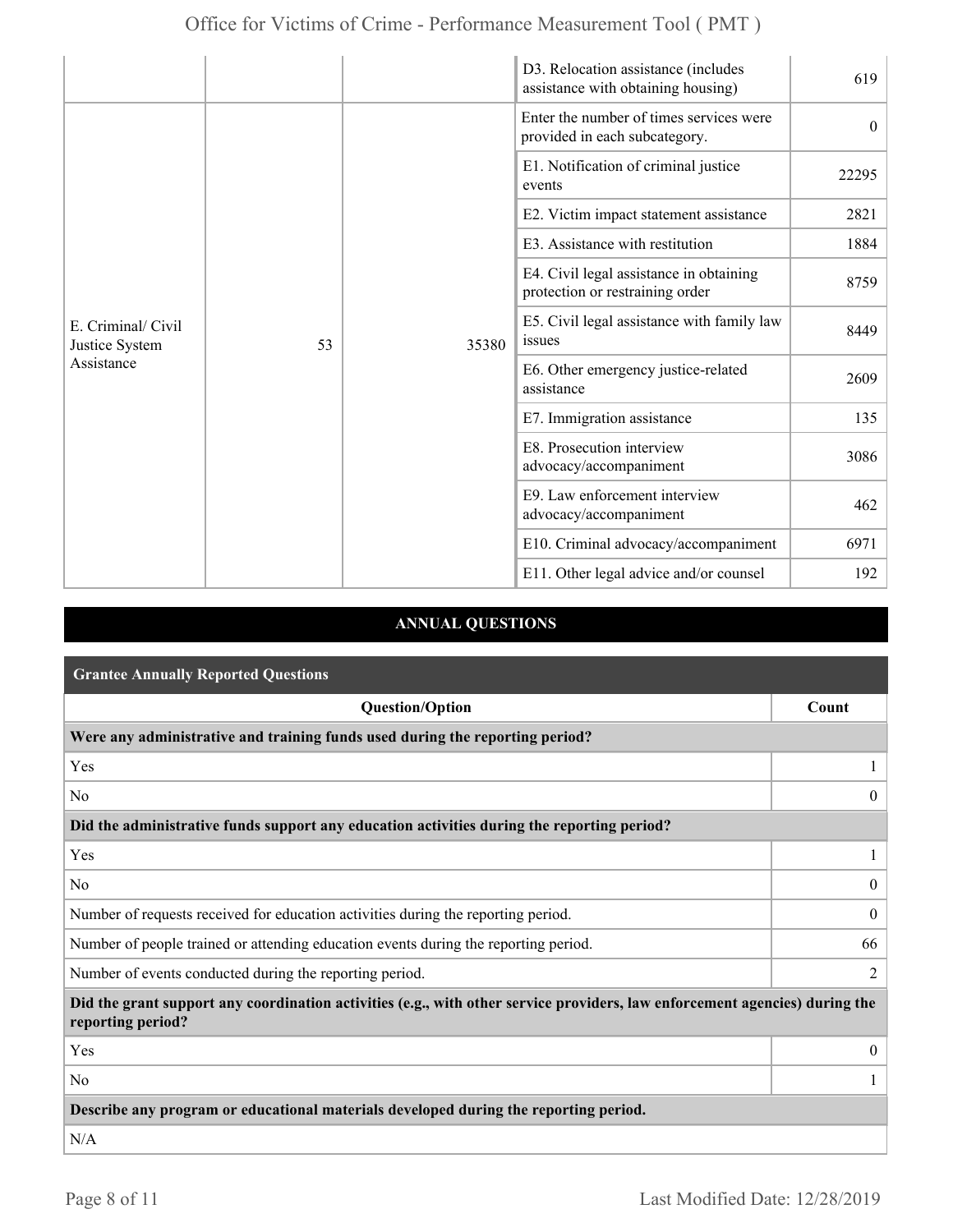#### **Describe any planning or training events held during the reporting period.**

VOCA funds assisted in part to provide two Kansas Academy for Victim Assistance classes for victim service providers across the state.

#### **Describe any program policies changed during the reporting period.**

N/A

#### **Describe any earned media coverage events/episodes during the reporting period.**

N/A

#### **Describe any coordinated responses/services for assisting crime victims during the reporting period.**

Each VOCA subgrant applicant is required to address how and with what entities the applicant collaborates with or proposes to collaborate with to carry out the grant project. Applicants must promote within the community, coordinated public and private efforts to aid crime victims. Coordination may include, but is not limited to, serving on state, federal, local, or Native American task forces, commissions, working groups, coalitions, and/or multi-disciplinary teams. Coordination efforts also include developing written agreements that contribute to better and more comprehensive services to crime victims.

#### **Please discuss the major issues in your state that either assist or prevent victims from receiving assistance during the reporting period.**

Subgrantee descriptions of issues faced in their communities continue to include challenges reaching the geographically isolated survivors, with the vast majority of the state being considered rural. These survivors are faced tough economic conditions, limited transportation resources, and limited low-cost housing options. Due to the rural population distribution, many victim services programs manage a multi-county service area, adding to the challenge when an advocate may need to travel a considerable distance to meet a victim face-to-face. As a result of the limited low-cost housing, an issue in both rural and urban areas of Kansas, domestic violence survivors in particular are staying longer in shelter which means more programs operate more and more days at full capacity. The challenges surrounding resources for crime victims with mental health issues also continues to rise toward the top of the list.

#### **Please describe ways that your agency promoted the coordination of public and private efforts within the community to help crime victims during the reporting period.**

While no new initiatives occurred during the year ending September 30, 2019, the Grantee continues to coordinate with the Kansas Crime Victim Compensation Office. The Executive Director of the Office participates in committees that are working to coordinate training for those who work with crime victims (including advocates, law enforcement, and other criminal justice professionals) and presents a workshop on crime victim compensation at the Annual Crime Victims Rights Conference. In addition, the Grantee works closely with the Kansas Coalition Against Sexual and Domestic Violence and the Kansas Chapter of Children s Advocacy Centers to ensure coordination of efforts. Both agencies also participate in the above-referenced committees. Although these are not VOCA-funded activities, they illustrate the collaborative effort encouraged by VOCA. Coordination with community partners is an important topic of discussion when Analysts conduct on-site compliance reviews. Both successes and challenges are discussed and technical assistance is provided to brain-storm ideas for how to enhance community coordination. Subgrantees provide outreach through efforts that identify crime victims and ensure they are provided the services they need. When a recent mass homicide shooting occurred in the metropolitan Kansas City area, the KGGP immediately coordinated with the Kansas Crime Victim Compensation Office, Kansas City Kansas Police Department Victim Assistance Unit, Wyandotte County District Attorney s Office, and OVC Mass Violence and Terrorism Program to outline a plan for ensuring the necessary resources could be identified for providing an effective response to the many victims and family members of victims involved.

#### **Please describe any notable activities at the grantee level during the reporting period that improved delivery of victim services.**

The Governor and Attorney General continue to host the Annual Crime Victims' Rights Conference with more than 500 people attending. Professionals in victim services, law enforcement, prosecution, mental health, corrections, and more attend the training to discuss and learn about services and working with crime victims. All agencies receiving VOCA funding are required to send at least one person to this conference. The agenda focuses on training for those serving victims of crime. All subgrantees are required to attend training on the reporting requirements for the grant. In addition, the VOCA program analysts conduct site visits and compliance reporting for each grant project, as well as providing ongoing technical assistance. The KGGP is the host agency for the Kansas Academy for Victim Assistance (KAVA) with two classes being held during the previous 12 months. We are anticipating two academies to be scheduled through the end of 2020 to continue the opportunity for advocates to receive this essential foundational skill-based training.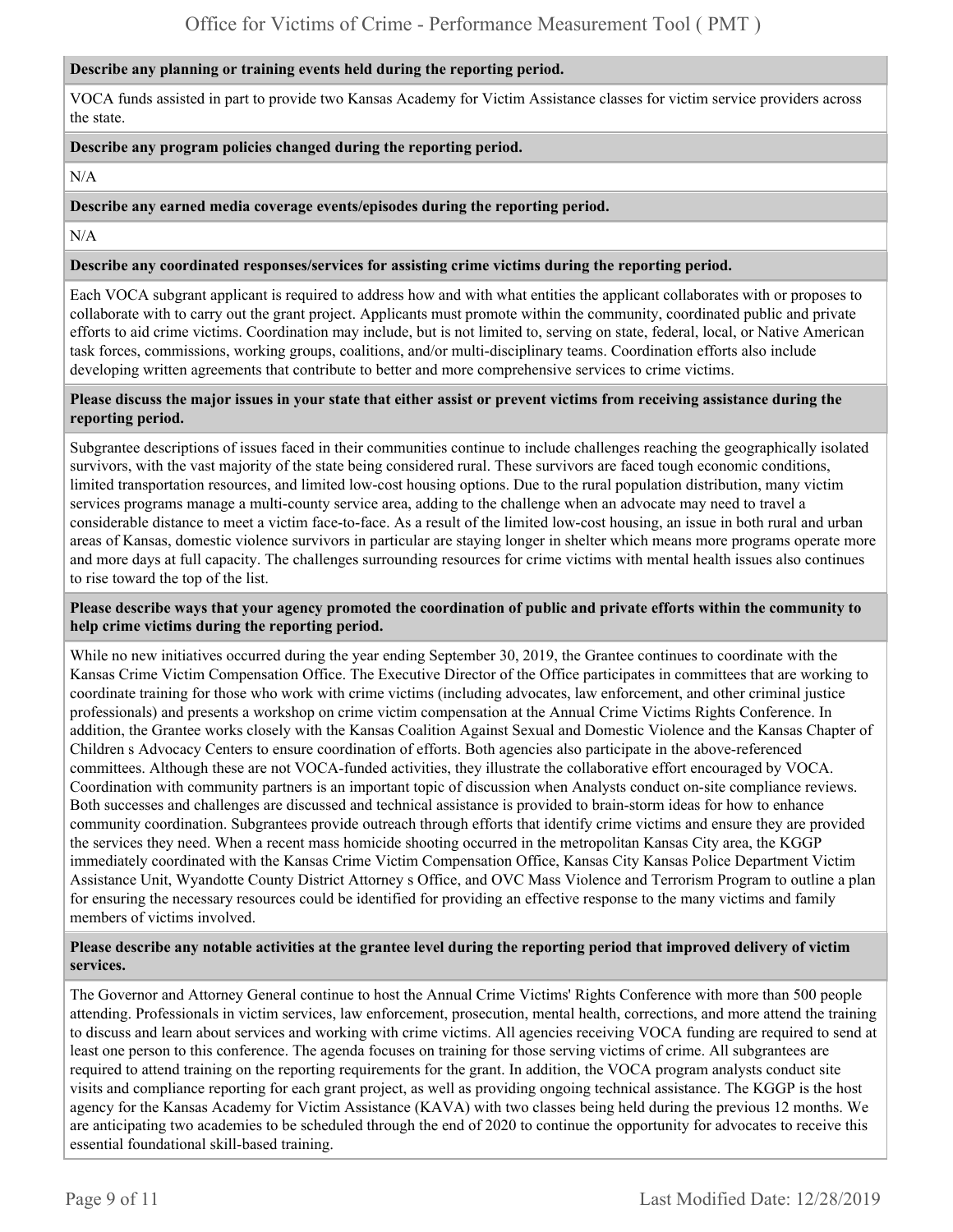#### **Please discuss each priority (i.e., child abuse, domestic assault, sexual assault, and underserved) in which VOCA funds have been used to assist crime victims during the reporting period**

Child Abuse–provided by child advocacy center: A child advocacy center is providing services to a total of 11 different families all of whom have had their children victimized by a 'Sex Club' taking place in an elementary school. All of the victims involved in the scandal were in the third grade, were female, and were forcefully held down and penetrated. All the victims and their families were interviewed at the center. Staff, along with MDT members working the cases, had to deliver the graphic details of victimization to the parents. Advocates began immediate crisis intervention services and assisted the families in navigating through the often-confusing lanes of state agencies that became involved. Assistance in meeting with detectives, writing law enforcement statements, and referrals to therapy and other victim services programs were provided. The advocates assisted in providing information to some of the families on how to request transfer of their children from this particular grade school to others in the community. These cases have been submitted to the County Attorney for charging decisions and, depending on what decisions are made, Advocates will prepare families for what to expect in court and work with them as long as needed. Domestic Violence–provided by domestic violence agency: A woman experiencing domestic violence in her marriage called the 24/7 crisis hotline after being referred by the state department for children and families. She was living in a very rural area with three children, and her husband was in law enforcement. She wanted to leave, however was unsure where to start and terrified of the potential violent repercussions. She began working with an advocate who helped her with a safety plan to begin the process of leaving her abusive husband. When the time came to leave, she and her children stayed in the shelter for just shy of two months. During that time, she began going to support groups, received counseling, gained employment, and advocates were able to assist her with the deposit on her new home. She filed for divorce, as well as a protection order, which he immediately violated several times and is now facing felony stalking charges. The staff have provided numerous court advocacy services for her as well as provided security cameras for her home. The criminal charges against him are ongoing, and she remains in regular contact with her advocate. Sexual Assault–provided by sexual assault agency: Staff have been meeting weekly with a rape survivor since 2018. The survivor immediately started coming for services after she had a medical advocate with her during her forensic exam. She has struggled with a lot of 'Is this normal?' feelings in her healing process and wants to make sure she works through her trauma instead of hiding it or numbing her way through it. She has been invested in her own healing process from the beginning. After about three months of coming in weekly for supportive counseling and support group, she agreed to speak at a Take Back the Night event. She did not always get supportive responses when she disclosed her sexual assault to loved ones, so she is using this opportunity to talk about how we (as a community) can do better. She has taken on a leadership role within the support group and helps facilitate group activities and topics for discussion. For International Women s Day, her workplace set up a station where you could write a letter to a woman who was influential in your life. She wrote a letter to her advocate that said, "Thank you for helping me find my own voice and your encouragement behind me. You really helped me through times I was struggling with and let me know I wasn't 'crazy' or 'spiraling.' You've always helped keep me grounded. Most important you help me see my full potential." Underserved–provided by DUI victim agency: In April 2019, a woman was killed in a four-vehicle crash. Two vehicles were traveling north on an area highway when one vehicle struck the rear of the woman's vehicle, pushing it into the southbound lane of oncoming traffic. The woman's vehicle was struck by someone in the southbound lane, pushing her vehicle into the ditch, where she was then struck a third time. This woman did not survive the crash. The MADD Kansas Program Manager reached out to the victim's family and provided an application for Crime Victims Compensation, contact information for the County Attorney's Office, civil attorney referrals, and offered references for counseling services. The Program Manager continues to work with the family as they are frustrated that charges have yet to be filed as the County Attorney awaits toxicology results. The family is now nervous about prosecution of this case as one of the lead officers who worked the crash will be leaving on military deployment. Given this concern, Program Manager is working with the family and County Attorney's Office to ensure the case moves forward with prosecution.

#### **Please briefly describe efforts taken to serve Victims of Federal crime during the reporting period.**

Any federal crime victim seeking assistance from a VOCA-funded subgrantee is entitled to and will receive direct services. In addition, all crime victims receive compensation information when they come in contact with a subgrantee program. Federal victim/witness staff is invited to participate in trainings sponsored by this office, including the Kansas Academy for Victim Assistance and the Annual Crime Victims Rights Conference co-hosted by the Kansas Governor and Attorney General. VOCA subgrantees serve federal crime victims by going to court proceedings with the victims to offer support and answer questions about the court process; helping victims file applications with the Crime Victims Compensation Board, providing information and referrals regarding other community resources; and providing counseling, therapy, treatment, and safe shelter for victims.

#### **Please identify any emerging issues or notable trends affecting crime victim services in your state during the reporting period.**